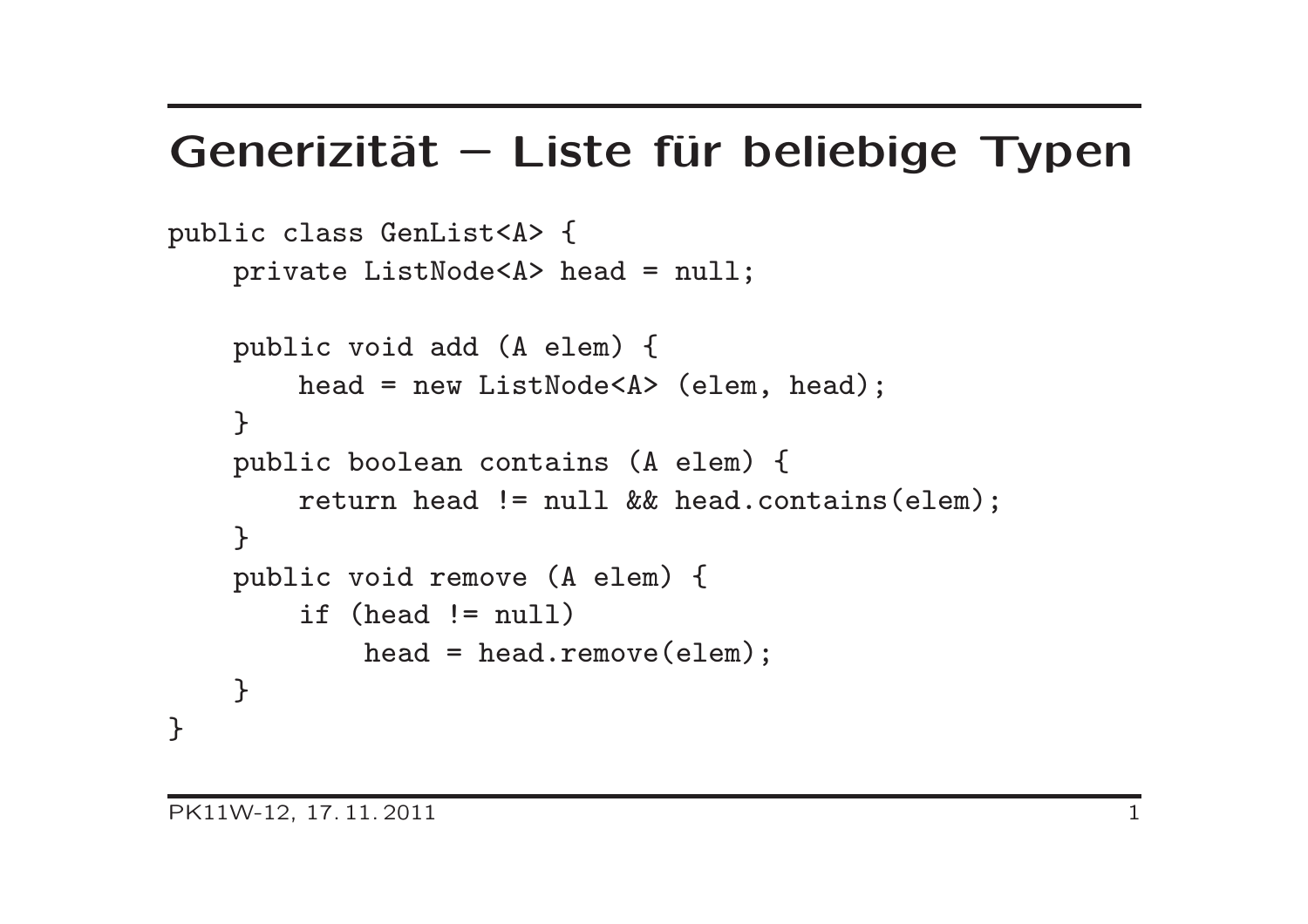```
class ListNode<A> {
    private A elem;
    private ListNode<A> next;
    ListNode (A e, ListNode<A> n) { elem = e; next = n; }
    boolean contains (A e) {
        return e.equals(elem) ||
               (next!=null && next.contains(e));
    \mathcal{F}ListNode<A> remove (A e) {
        if (e.equals(elem))
            return next;
        else if (next != null)
            next = next.remove(e);return this;
    }
}
```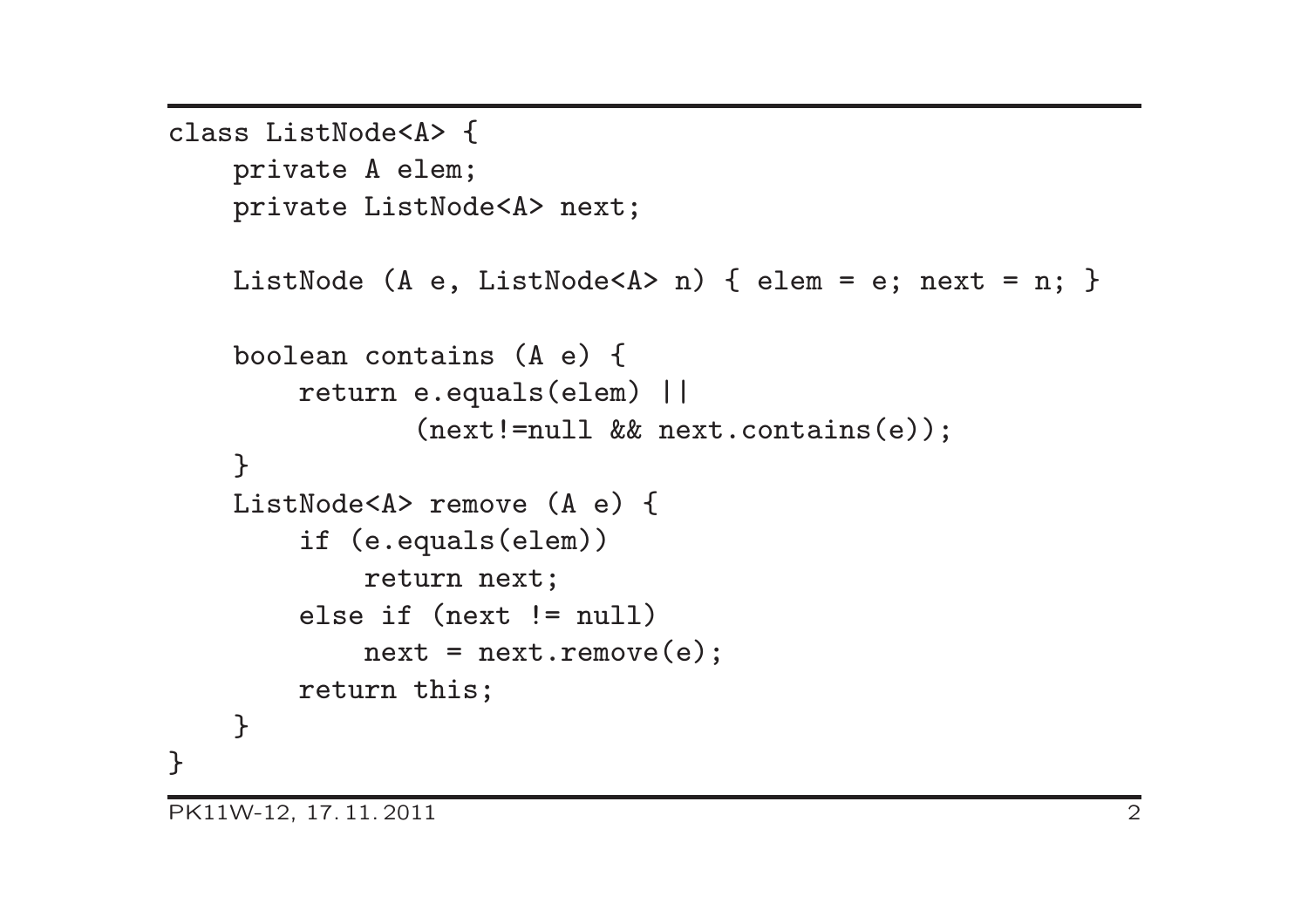#### Anwendungsbeispiel

```
public class Student {
    private int mnr;
    ...
    public boolean equals (Object that) {
       return this.getClass() == that.getClass()
              && mnr==((Student)that).mnr;
    }
}
    GenList<Student> list = new GenList<Student>();
```

```
list.add (new Student());
```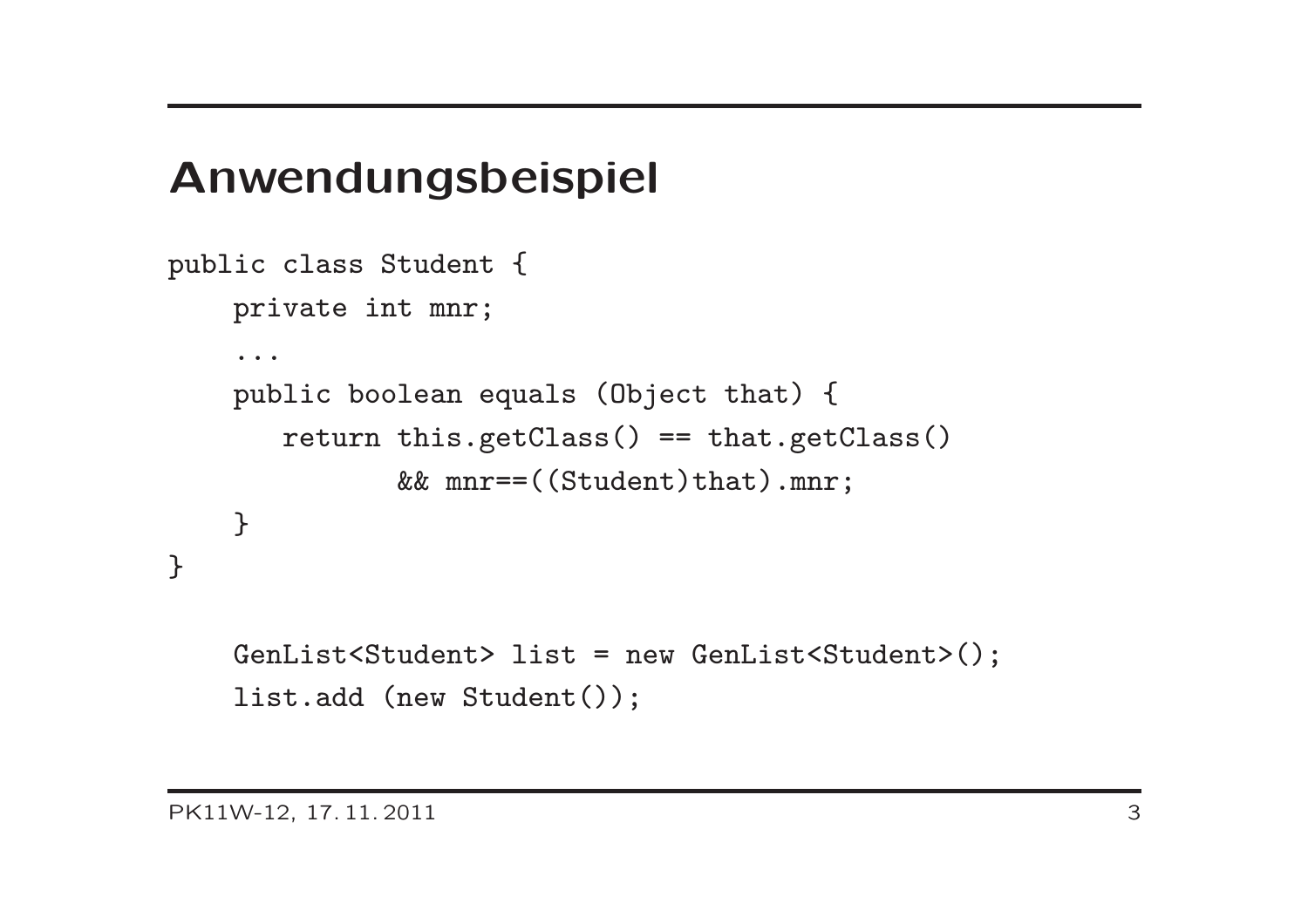#### Referenztypen und Autoboxing

```
GenList<Integer> ilist = new GenList<Integer>();
ilist.add(1);
ilist.add(new Integer(678));
```

```
GenList<Boolean> blist = new GenList<Boolean>();
blist.add(true);
blist.add(new Boolean(false));
```

```
if (ilist.contains(678) {
    ...
}
```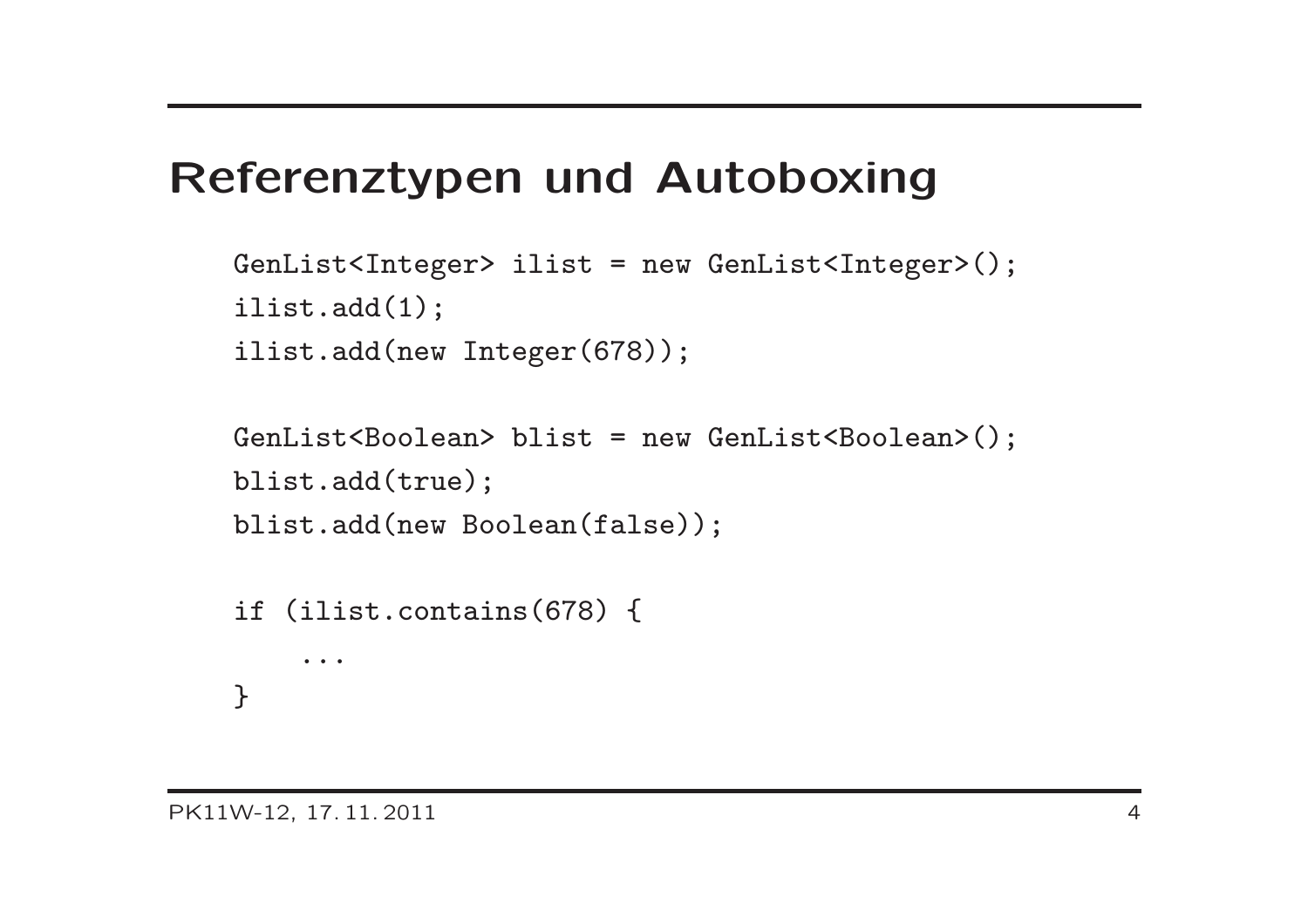#### Gebundene Generizität

```
public interface HasValue { int value(); }
public class SumList<A extends HasValue> {
    private ListNode<A> head = null;
    private int sum = 0;
    public void add (A elem) {
        head = new ListNode<A> (elem, head);
        sum += elem.value();
    }
    ...
}
public class Student implements HasValue {
    private int numberOfCourses;
    public int value() { return numberOfCourses; }
}
```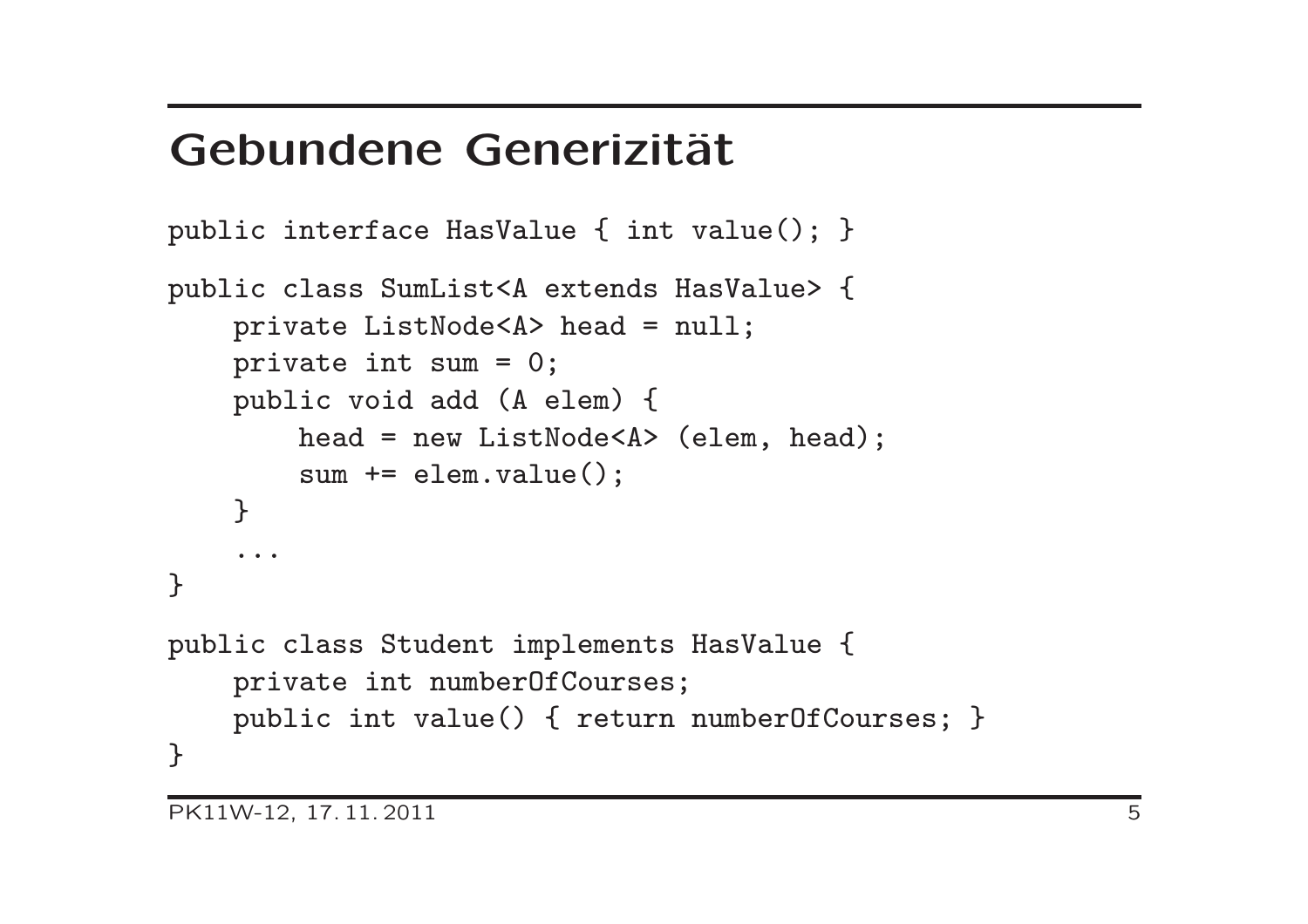#### Rekursive gebundene Generizität

```
public interface Comparable<T> { int compareTo (T that); }
public class GenTree<A extends Comparable<A>> {
    private TreeNode<A> root = null; ...
}
class TreeNode<A extends Comparable<A>> {
    private A elem;
    boolean contains (A e) {
        int c = e.compareTo(elem);
        if (c < 0) ... else if (c == 0) ... else ...
    \mathcal{L}...
}
public class Student implements Comparable<Student> {
    public int compareTo (Student that) { ... }
}
```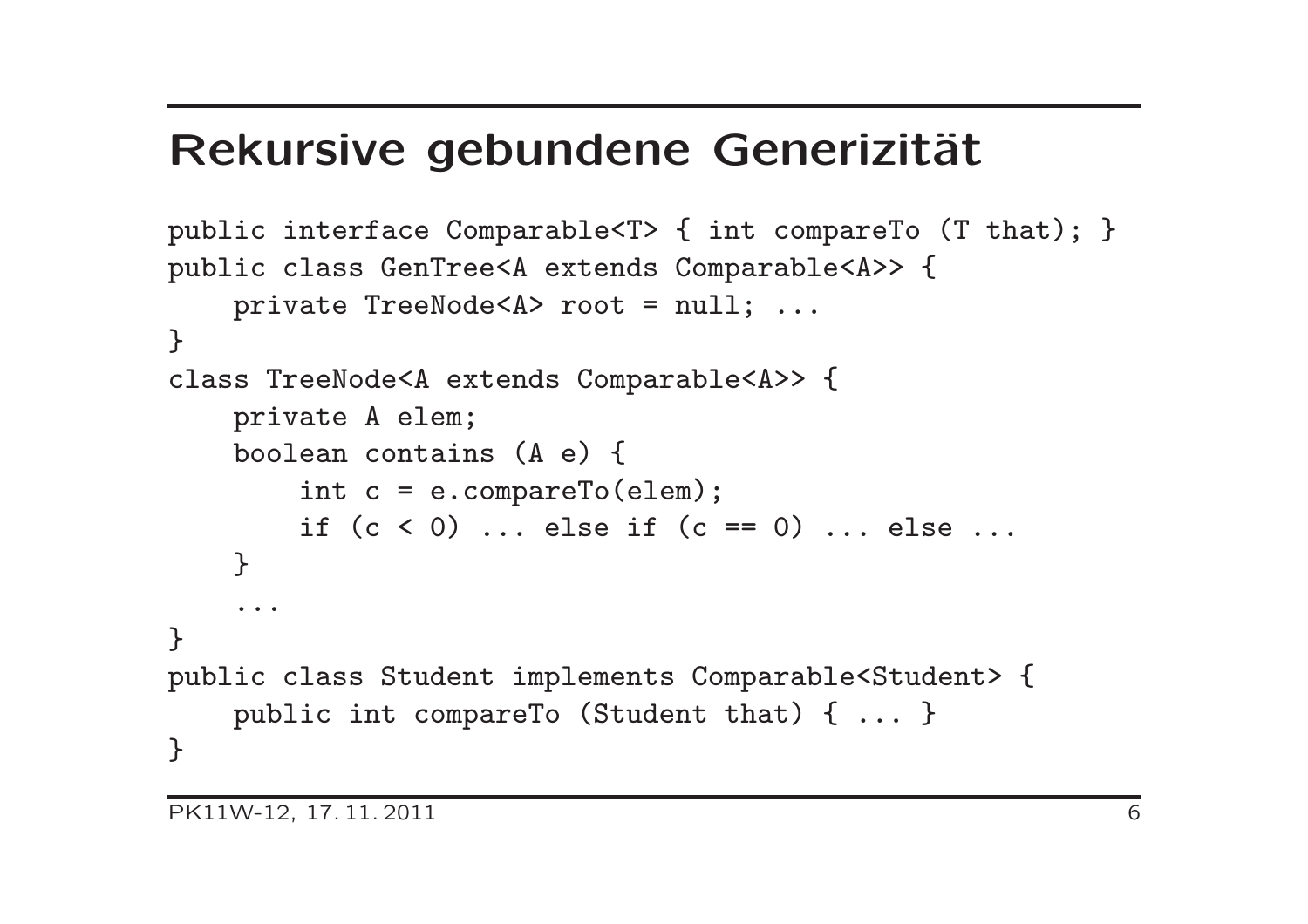#### Abstraktion über Datenstrukturen

```
public interface Collection<E> {
    void add (E e); \frac{1}{\sqrt{2}} füge e hinzu
    boolean contains (E e); // ist e enthalten?
   void remove (E e); // lösche ein e
}
public class GenList<A> implements Collection<A> { ... }
public class GenTree<A extends Comparable<A>>
                        implements Collection<A> { ... }
public class Words {
    private Collection<String> ws = new GenTree<String>;
    public void add (String w) {
        if (!ws.contrib(w)) ws.add(w);}
}
```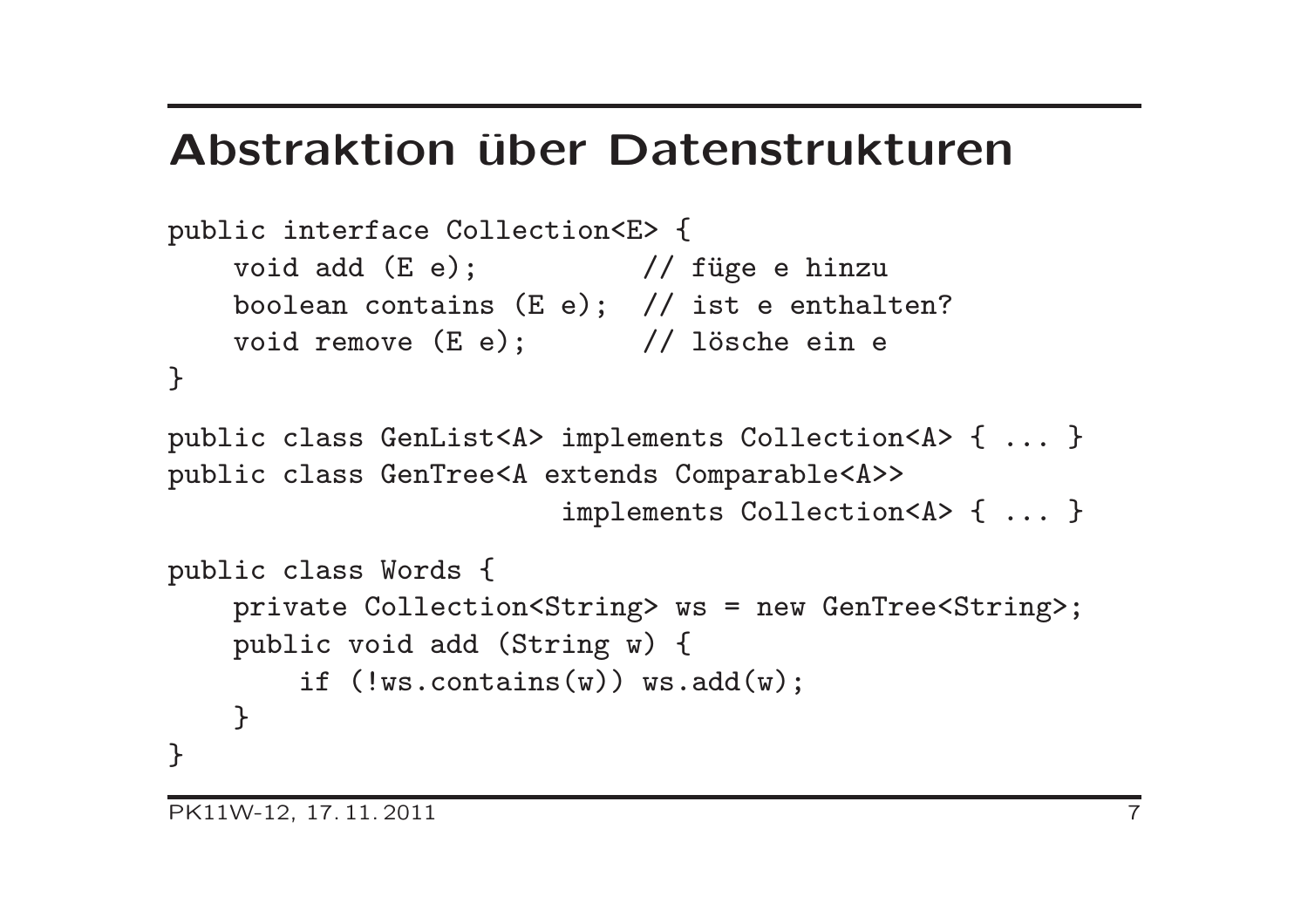#### Iteratoren

```
public interface Iterator<E> {
    A next(); \frac{1}{\sqrt{2}} gib nächstes Element zurück
    boolean hasNext(); // gibt es weitere Elemente?
}
public interface Iterable<E> {
    Iterator<E> iterator(); // erzeuge Iterator
}
public interface Collection<E> extends Iterable<E> { ... }
    ...
    static void printAll (Collection<String> ws) {
        Iterator<String> wi = ws.iterator();
        while (wi.hasNext())
            System.out.println(wi.next());
```
}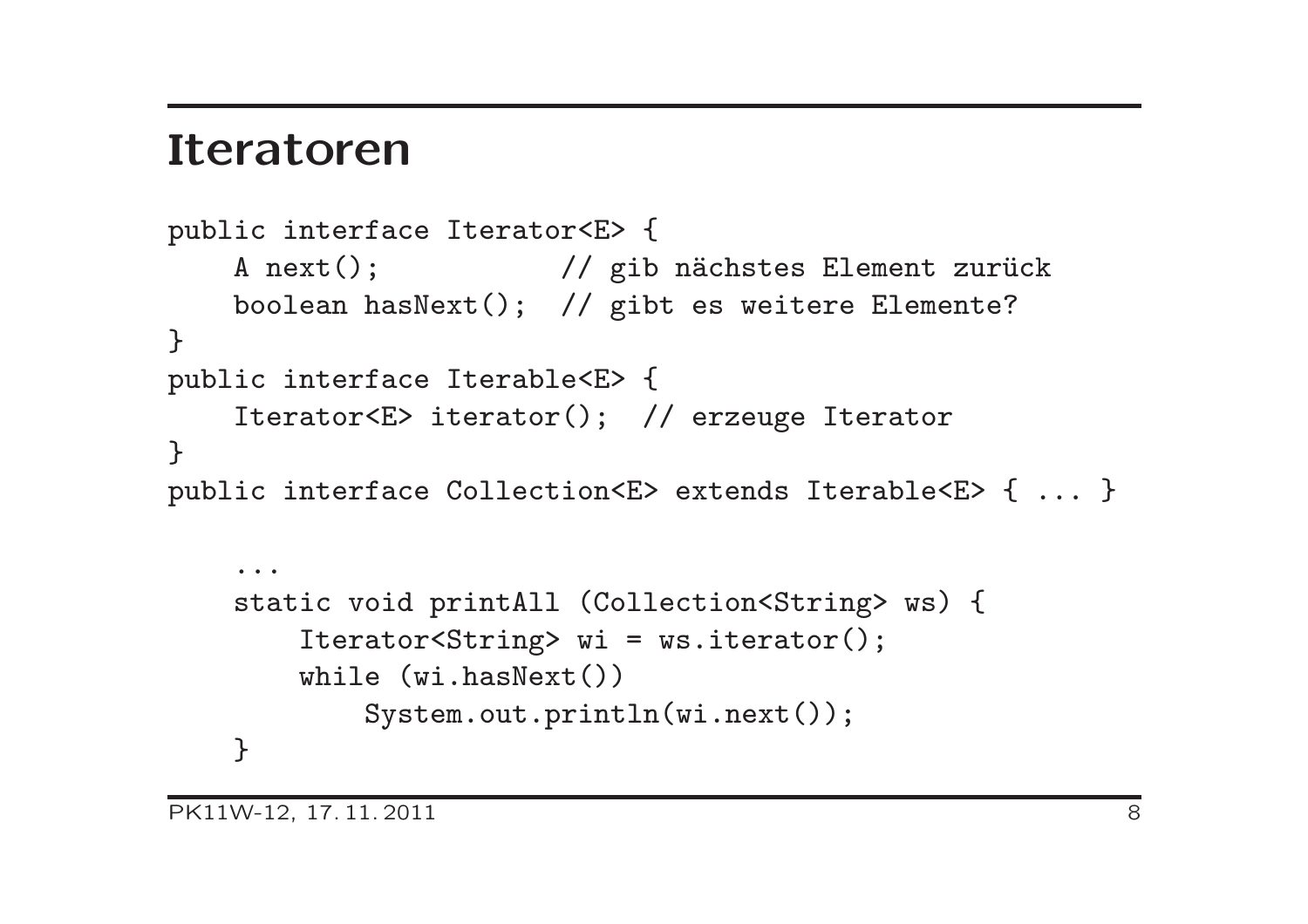#### Iterator über Liste

```
public class GenList<A> implements Collection<A> {
    private ListNode<A> head = null; ...
    public Iterator<A> iterator() {
        return new ListIter<A>(head);
    }
}
class ListIter<A> implements Iterator<A> {
    private ListNode<A> n;
    ListIter (ListNode<A> head) { n = head; }
    public boolean hasNext() { return n != null; }
    public A next() {
        if (n == null) return null;
        ListNode<A> r = n.elem; n = n.next; return r;
    } // Sichtbarkeit von elem und next beachten
}
```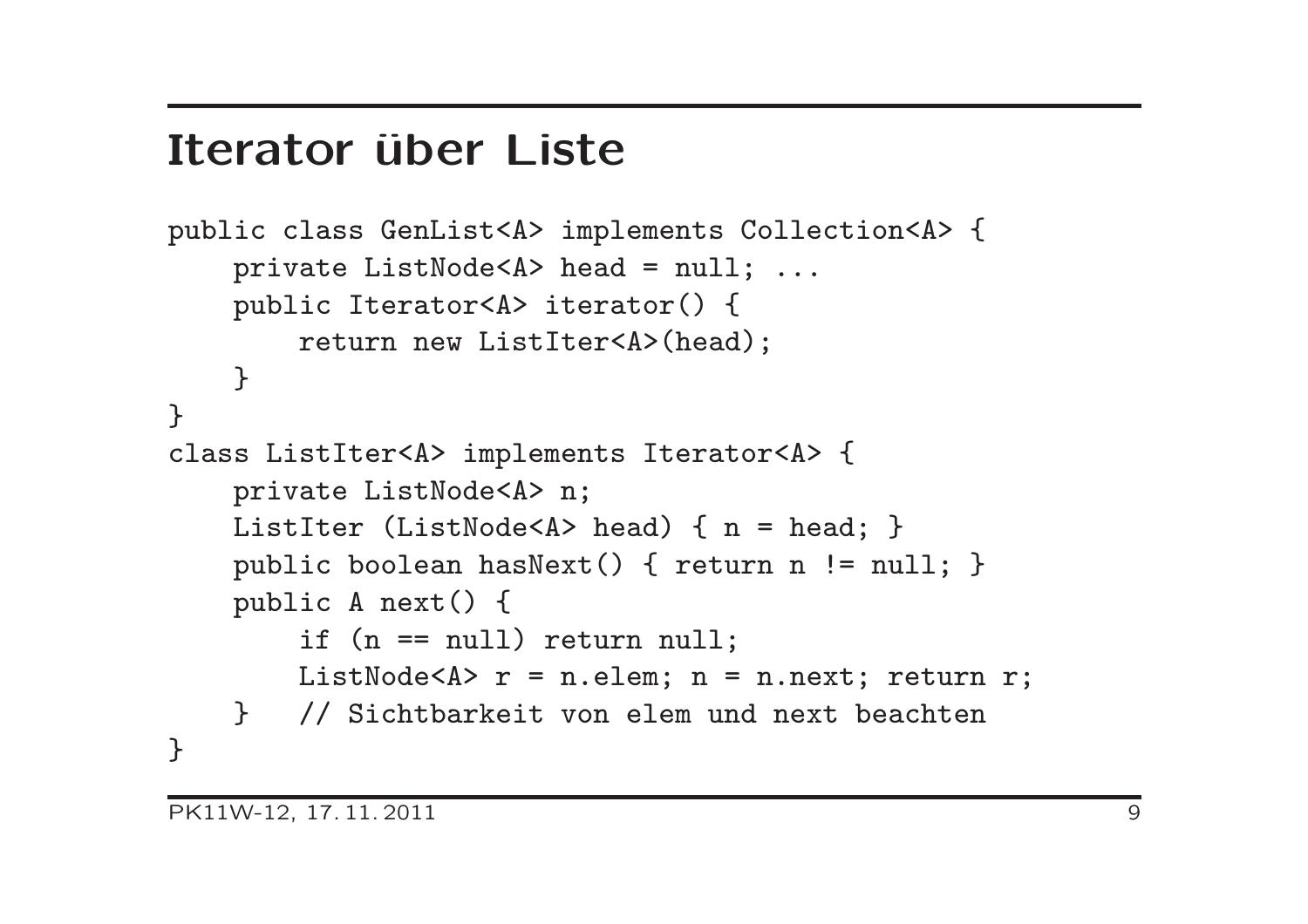#### Stack als Liste

```
public class GenStack<A> {
    private ListNode<A> top = null;
    public void push (A elem) {
        top = new ListNode<A>(elem, top);
    }
    public A pop() {
        if (top == null)return null;
        A r = top.elem; // Sichtbarkeit beachten
        top = top.next;
        return r;
    }
    public boolean isEmpty() { return top == null; }
}
```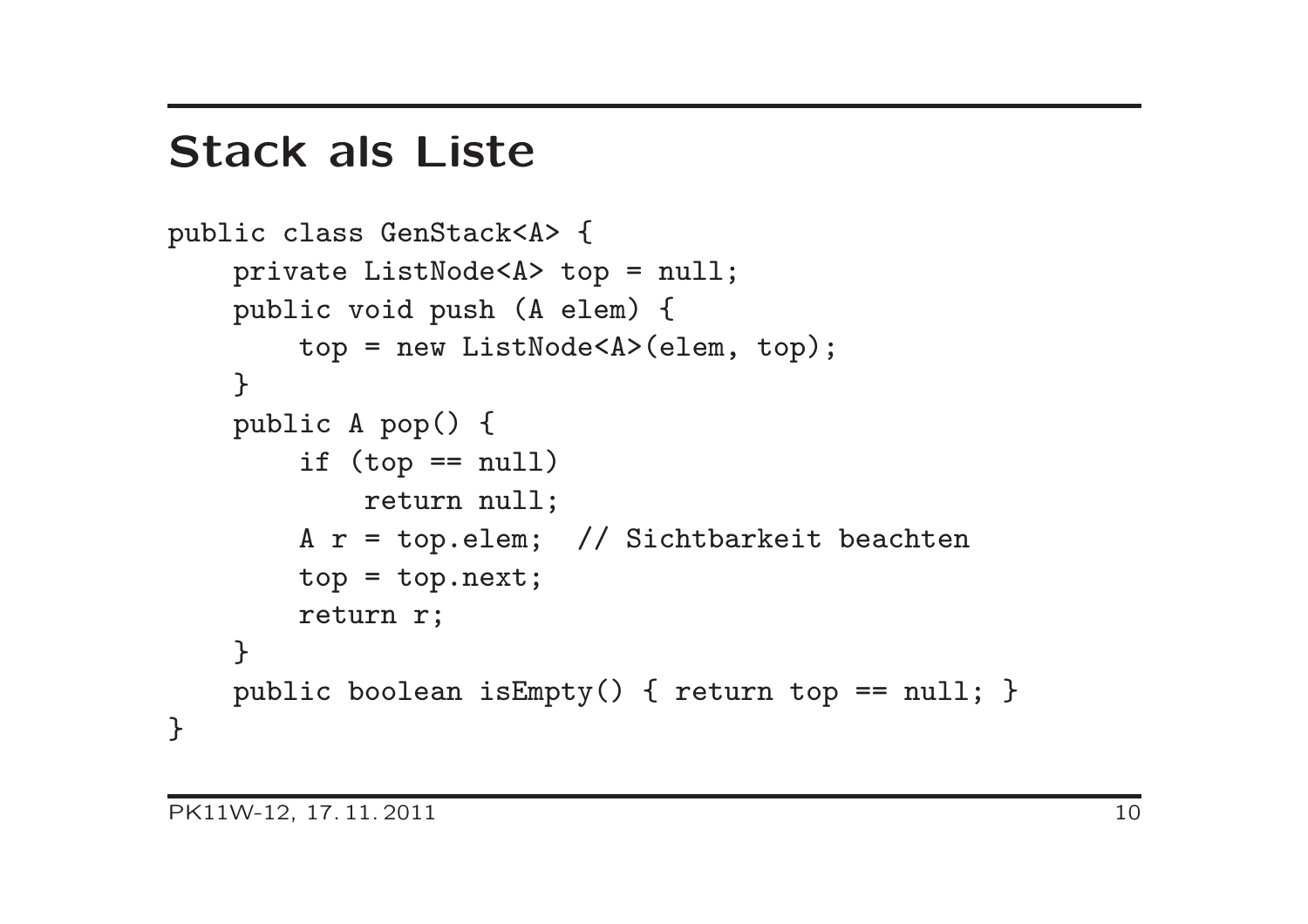## Vorgefertigte Teile

- Collection, Iterator: Paradebeispiele für vorgefertigte Teile
- schreibt man kaum selbst, sondern verwendet sie einfach
- erprobt und gut unterstützt

```
static void printAll (Collection<String> ws) {
    for (String s: ws)
        System.out.println(s);
}
```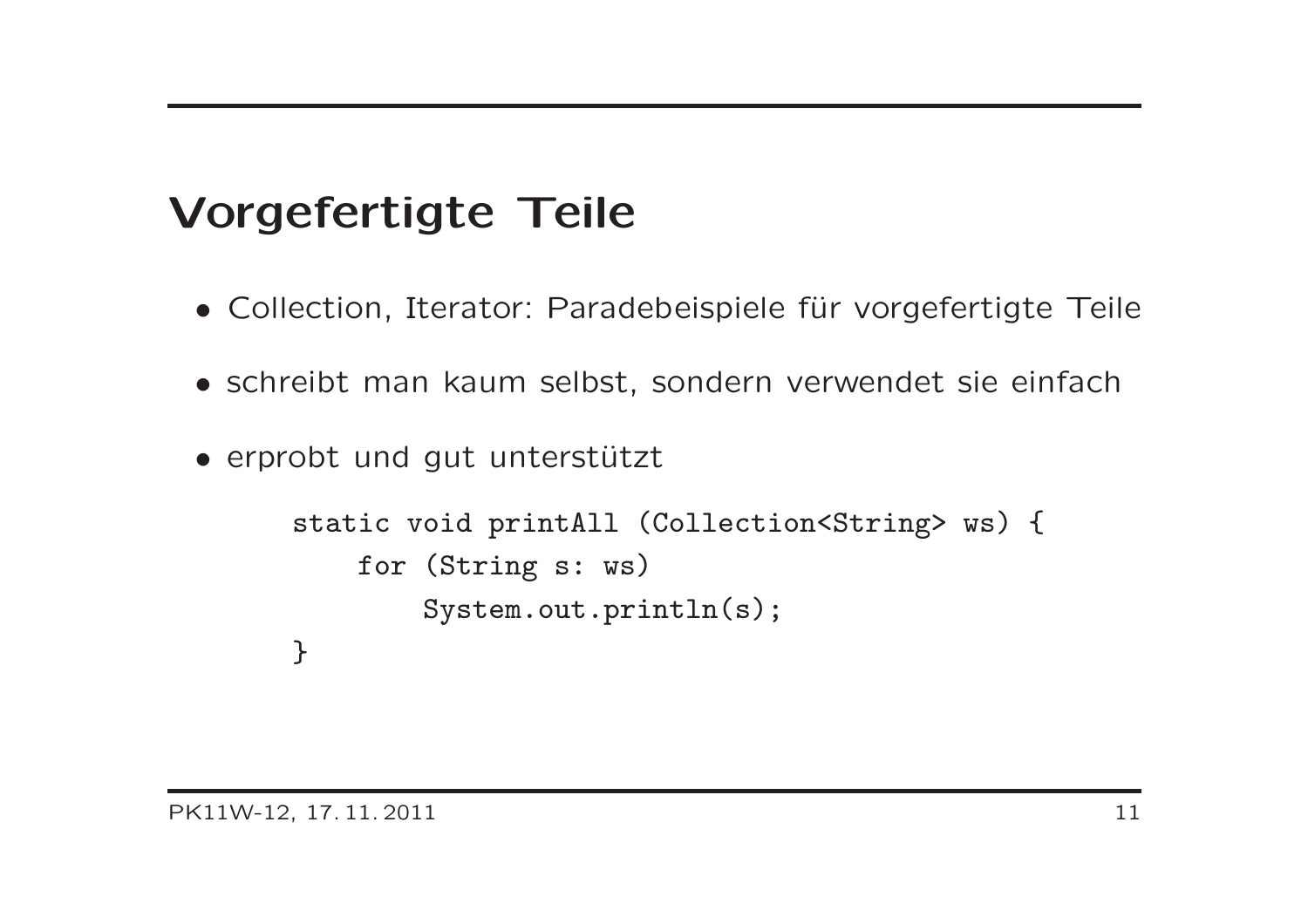### Vorgefertigte Teile – Hindernisse

Hinderung an der Verwendung fertiger Teile durch:

- Unkenntnis
- unterschiedliche Modelle
- mangelndes Vertrauen
- "Ich kann es besser"

Verwendung zahlt sich aus, ist aber mit Arbeit verbunden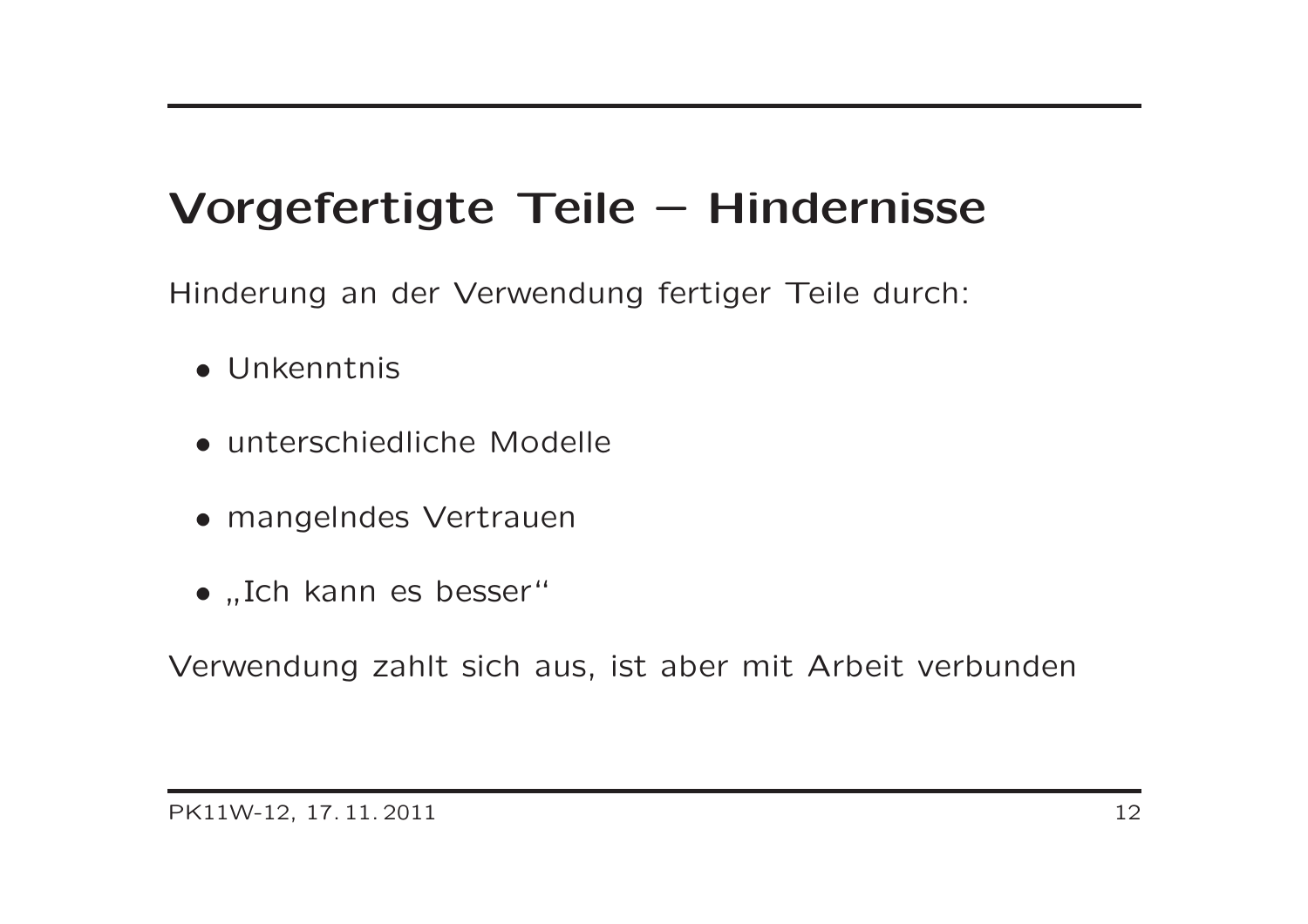## Top Down

```
public static void main (String[] args) {
    List<Integer> nums = readNums();
    Collections.sort(nums);
    print(nums);
}
private static List<Integer> readNums () {
    Scanner sc = new Scanner(System.in);
    List<Integer> nums = new LinkedList<Integer>();
    while (sc.hasNextInt())
        nums.add(sc.nextInt());
    return nums;
}
private static void print (List<Integer> nums) {
    for (int i: nums)
        System.out.println(i);
}
```